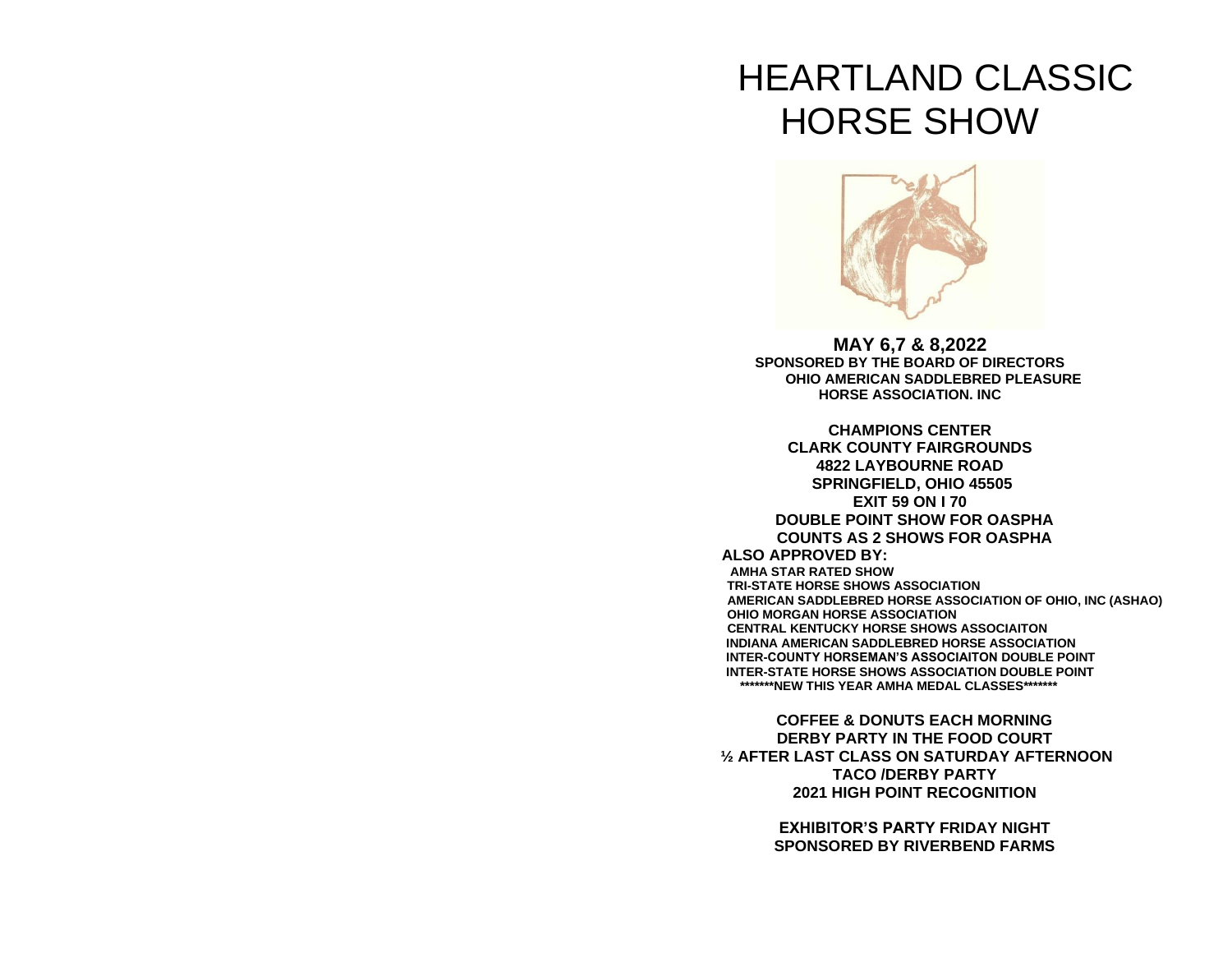# **THE FOLLOWING PEOPLE HAVE BEEN INVITED TO OFFICIATE**

#### **JUDGE**

#### **MR. TODD TRUSHEL, FAIRVIEW, PA**

**ASB, HACKNEY, ROADSTER, EQUITATION, MORGAN, PARADE, OPEN CLASSES ACADEMY JUDGE : TBA**

# **RINGMASTER**

MR. RANDY DINIUS, HUNTINGTON, IN

**ANNOUNCER** MR.DAVID RICE, BOWLING GREEN, OH

**ORGANIST**

MRS. AMY BRADEN, NEW WATTERFORD, OH

**PHOTOGRAPHER**

TERRY YOUNG, LEXINGTON, KY

**FARRIER**

JUSTIN HARWOOD, NEW HOLLAND, OH

**PADDOCK**

#### TBA

# **SEND ALL ENTRIES TO EQUISTAR UNLIMITED CLOSING DATE APRIL 6, 2022**

#### **MANAGER**

JUDY M. PETERS, 225 Twp. Rd 158, Ashley, OH 43003 614-402-1260 Cell phone email: allhorseshows2@gmail.com

# **BOARD OF DIRECTORS**

JUDY M. PETERS PRESIDENT TERI SHAW CORRESPONDING SECY COLLEEN MARTIN-VICE PRESIDENT JUDY PETERS -TREASURER CANDY GIERKE-MEMBERSHIP SECRETARY<br>CHERLULREY MORG **MORGAN KREBS** COLLEEN MARTIN GAIL WIND MARY KAY ZIMMERLY  **SHOW SECRETARY Send all entries to: EQUISTAR UNLIMITED LLC 225 TOWNSHIP ROAD 158 ASHLEY, OH 43003**

**614-402-1260 allhorseshows2@gmail.com.net**

Bedding orders can be made on your entry blank or by TEXTING Judy Peters 614-402-1260. Pre ordering must be done by April 26,2022

**SHOW COMMITTEE**

COLLEEN MARTIN

JUDY M. PETERS MORGAN KREBS

# **HEARTLAND CLASSIC HORSE SHOW RULES AND REGULATIONS**

Guided by USEF Rules where applicable. Management reserves the right to make any judgments necessary and changes will guide this show to the schedule. Barn calls are a courtesy you need to listen well to all announcements. No refunds for missed classes. 1. **ENTRIES: Must** be signed by owner, agent or parent (if exhibitor is a minor). Horse registration numbers and **REGISTRATION PAPERS MUST** be given with entry or Available at the show.

#### 2. **ALL HORSES FROM OUT OF STATE MUST HAVE A NEGATIVE COGGINS AND A HEALTH CERTIFICATE WITHIN 30 DAYS OF THE SHOW. Office Fee \$12.00 per horse \$12.00 Per Academy Rider**

Post entries 50% Additional Fee (Except championships and academy classes)

**Post entries accepted 1 hour prior to the session**!**!**

**3. ADMISSION TO THE GROUNDS: Thursday May 5, 2022 NOON** 

**4. CAMPERS: \$90 for the show.** Will be paid on your entry through the show office. Parking in designated areas only. Camping sticker must be displayed. Those not displaying camping permit will be accessed a \$100 penalty.

# **5. SECRETARIES OFFICE: Opens Thursday May 5, 2022 NOON Judy's Cell phone: 614-402-1260**

#### **SADDLE SEAT EQUITATION**

| <b>Class</b> | <b>Fee</b> | <b>Description</b>                         | <b>Session</b> |
|--------------|------------|--------------------------------------------|----------------|
| 25           | \$10       | <b>UPHA Challenge Cup Class</b>            | Fri Evening    |
| 31           | \$10       | AMHA SADDLESEAT MEDAL                      | Sat Afternoon  |
| 82           | \$10       | SS/Eq 17 & Under                           | Sat Afternoon  |
| 10           | \$10       | Adult Saddle Seat Equitation 19 & over     | Fri Afternoon  |
| 107          | \$15       | Adult Saddle Seat Equitation Championship  | Sat Evening    |
| 151          | \$15       | Championship Qualifying Classes 25,31 & 82 | Sun Afternoon  |

## **SADDLE SEAT EQUITATION 10 & UNDER**

| 63  | \$10 | SS/E 10 & Under horse & pony W/T  | Sat Afternoon    |
|-----|------|-----------------------------------|------------------|
| 23  | \$10 | UPHA 10 & under WT                | Sat Afternoon    |
| 136 | \$15 | SS/Eq W/T 10 & Under Championship | Sunday Afternoon |

## HUNT SEAT EQUITATION

| <b>Class</b> | Fee  | <b>Description</b>                    | <b>Session</b> |
|--------------|------|---------------------------------------|----------------|
| 101          | \$10 | Hunt Seat Equitation 17 Years & Under | Sat Evening    |
| 90           | \$10 | <b>AMHA Hunt Seat Medal Class</b>     | Sat Afternoon  |
| 110          | \$15 | Hunt Seat Equitation Championship     | Sun Morning    |

Go to oaspha.net for information on the show and the association

## **FRIESIAN/PART FRIESIAN DIVISION**

| <b>Class</b>     | Fee  | <b>Description</b>                          | <b>Session</b> |
|------------------|------|---------------------------------------------|----------------|
| 12 <sup>12</sup> | \$20 | Friesian English Pleasure W/T Open          | Fri Afternoon  |
| 40               | \$20 | Friesian English Pleasure W/T Adult Amateur | Fri Evening    |
| 61               | \$20 | Friesian English Pleasure W/T Jr Exhibitor  | Sat Afternoon  |
| 116              | \$30 | Friesian English Pleasure W/T Championship  | Sun Morning    |
| 19               | \$20 | Friesian English Pleasure WTC Open          | Fri Evening    |
| 69               | \$20 | Friesian English Pleasure WTC Adult Am      | Sat Afternoon  |
| 100              | \$20 | Friesian English Pleasure WTC Jr Exhibitor  | Sat Evening    |
| 125              | \$30 | Friesian English Pleasure WTC Championship  | Sun Morning    |

#### SPRINGFIELD HOTELS

 Holiday Inn Express, 204 Rayco Circle, Springfield, OH 45506 937-505-1671 Courtyard By Marriott, 100 South Fountain, 1937-322-3600<br>Red Roof Inn. 155 W Leffel Lane Special Rates. 937-325-5356 Red Roof Inn, 155 W Leffel Lane Special Rates. Hampton Inn, 101 W Leffel Lane 100 100 100 100 100 100 101 103 104 104 105 106 107 108 108 108 108 108 108 10

 ON CALL EQUINE MEDICALSERVICES PROVIDED BY THE FOLLOWING EQUINE PRACTIONER DR WELKER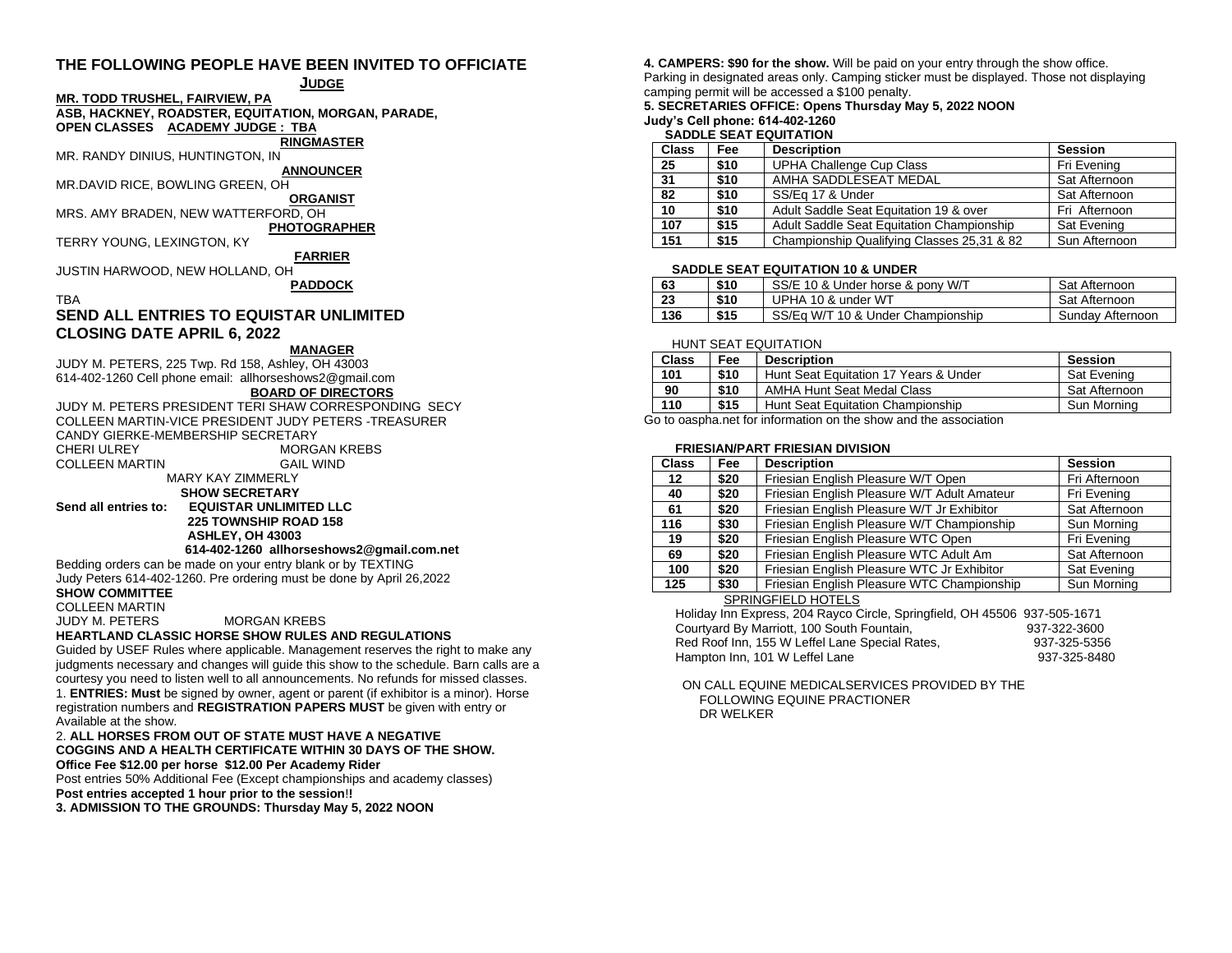**ENGLISH PLEASURE DIVISION** Open to horse of any breed or combination of breeds. Open To horses or ponies unless otherwise noted. Stallions are prohibited in this division. Use of artificial appliances on the show grounds is prohibited and tail sets or bustle or tail Tongue ties & inconspicuously applied hair in the tail and/or mane Are permitted.

Saddle Seat classes: full or Pelham bridle may be used, English style saddle (no forward seat saddles.)To be shown with full mane & tail without braids. Informal saddle seat attire with hat Coat or protective headgear. To stand quietly & back readily in the lineup. Shown at flat walk, trot, extended trot & canter

Driving: shown to 2 or 4 wheeled pleasure cart with light harness, blinkers, overcheck with separate bit or side check and snaffle bit. Shown with full mane & tail without braids. To stand quietly & back readily in the lineup to be shown flat walk, trot & extended trot.

| <b>Class</b> | <b>Fee</b> | <b>Description</b>                                      | <b>Session</b> |
|--------------|------------|---------------------------------------------------------|----------------|
|              |            | <b>OPEN SADDLE SEAT PLEASURE</b>                        |                |
| 6            | \$20       | Open English Pleasure Saddle Seat Adult                 | Fri Afternoon  |
| 98           | \$20       | Open English Saddle Seat Jr Exhibitor                   | Sat Evening    |
| 122          | \$35       | Open English Pleasure Saddleseat Champ                  | Sun Morning    |
|              |            | OPEN HUNT SEAT PLEASURE                                 |                |
| 8            | \$20       | Open English Pleasure Hunt Seat Adult                   | Fri Afternoon  |
| 39           | \$20       | Open English Hunt Seat Pleasure Jr Exh                  | Fri Evening    |
| 111          | \$35       | Open Pleasure Hunt Seat Pleasure                        | Sun Morn       |
|              |            | Championship                                            |                |
|              |            | Open Driving                                            |                |
| 18           | \$20       | Open Pleasure Driving Horses & Ponies                   | Fri Afternoon  |
| 93           | \$35       | Open Pleasure Driving Championship                      | Sat Evening    |
|              |            | <b>WALK TROT PLEASURE</b>                               |                |
| 24           | \$20       | Open Walk/Trot English PI Novice Rider all ages         | Fri Evening    |
| 78           | \$20       | 11 & under W/J Pleasure All Seats Horse/Pony            | Sat Afternoon  |
| 96           | \$20       | <b>ASB Walk Trot Class Show Prospect</b><br>Sat Evening |                |
|              |            | Full or snaffle bridle may use martingale               |                |
| 118          | \$35       | Open Walk/Trot English Pleasure Championship            | Sun Morning    |
|              |            | <b>OPEN WESTERN PLEASURE</b>                            |                |
| 4            | \$20       | Open Western Pleasure All breeds                        | Fri Afternoon  |
| 135          | \$35       | Open Western Pleasure Championship                      | Sun Afternoon  |
|              |            | <b>LEADLINE 6 &amp; UNDER NOT ACADEMY</b>               |                |
| 60           | \$0        | Leadline 6 Yr. & under                                  | Sat Morning    |

Prospect Class may show in a full bridle or snaffle & martingale

#### TRA CLASSES

In an effort to offer classes our exhibitors do not find in our schedule we offer the following 5 class spaces for additional classes. The classes must not be classes already offered. The fee for the open TBA class sponsorship is \$50 the classes may not be added after the horse show has started.

| <b>Class</b> | Fee  | <b>Description</b> | <b>Session</b> |
|--------------|------|--------------------|----------------|
| 14           | \$20 | TBA # 1            | Fri Afternoon  |
| 21           | \$20 | <b>TRA # 2</b>     | Fri Afternoon  |
| 44           | \$20 | <b>TBA #3</b>      | Fri Evening    |
| 65           | \$20 | <b>TRA #4</b>      | Fri Evening    |
| 75           | \$20 | TBA # 5            | Sat Afternoon  |

| 6. ENTRY FEES          | Pre-entry | Post-Entry         |
|------------------------|-----------|--------------------|
| A. Equitation          | \$10.00   | \$15.00            |
| B. Performance \$20.00 |           | \$30.00            |
| C. Academy             | \$10.00   | No Post Entry Fees |
| D. Championships       | \$35.00   | No Post Entry Fees |
|                        |           | .                  |

7. STALL FEES: Stalls are 10 X10 constructed of a combination of steel pipe and wood. Indoor stabling on a first come first served basis no first bedding provided only shavings may be used must be purchased from champions center early arrivals prior to Thursday early arrival fees apply early arrivals \$25/stall/day

| BOX STALLS (SHAVINGS BEDDING ONLY)    | \$90 After April 6 \$110 |
|---------------------------------------|--------------------------|
| TACK STALLS                           | \$90 After April 6 \$110 |
| GROUNDS FEE (Per horse with no stall) | \$25                     |
| EARLY ARRIVAL (Per horse per day)     | \$25                     |

# **ENTRIES CLOSE APRIL 6, 2022 AND** *STALL FEES MUST BE PAID IN ADVANCE***. STALLS NOT PAID IN ADVANCE WILL BE \$110 EACH. STALLS RESERVED AFTER APRIL 6 WILL BE \$110 AND WILL NOT BE GUARANTEED INDOOR STALLS. THE TOTAL NUMBER OF STALLS AVALIABLE INDOORS IS 318. WE HAVE RESERVED 100 PORTABLE STALLS TO BE SET UP WHERE AVALIABLE ON THE GROUNDS.**

8. HOLDING OF CLASSES. Only exhibitors who have back-to-back classes may request a 3 minute hold. Request forms are available in the horse show office and MUST BE MADE ONE HOUR BEFORE THE SESSION IN WHICH THE CONFLICT OCCURS.

9. Championships: Entries must have been entered, shown and judged in any class in the division. The first three ribbon winners (see division for force back classes) are required to show back or forfeit their winnings (Points earned).

10. Prizes All Halter, Qualifying & Equitation: Ribbons through 6 places. Championship: Ribbons through 6 places and Champion Award & Sash

11. REFUNDS: No refund on canceled entries & stalls after closing date. Refund on entries fees only with a Vets certificate.

12. INDEBTEDNESS: Any indebtedness to this show or any approved show of the OASPHA, Inc. the points of the individual member causing the debt will be withheld until the debt is paid in full. Entries will be refused.

13. CHANGES: The show committee welcomes suggestions for the show, however, due to schedule and time constraints, we are not able to add or change classes after March 1st. 14. RING PROCEDURE AND CONDUCT; A maximum of 2 minutes to enter the ring after the class is called and the first entrant is in the ring will be allowed.

15. PROTESTS & COMPLAINTS; Will be handled by a committee designated by the show chairman.

16. DOGS: All dogs must be on a leash, not exceeding 6 feet in length, at all times. The Clark County Humane Society will remove loose dogs.

17. Bedding orders can be made on your entry blank or by TEXTING Judy Peters /614-402- 1260. Pre ordering must be done by the April 26, 2022 prior to the show so it can be delivered to your stalls.

18. NON SHOWING HORSE WILL BE ASESSED A \$50 FEE IN ADDITION TO THEIR STALL FEE.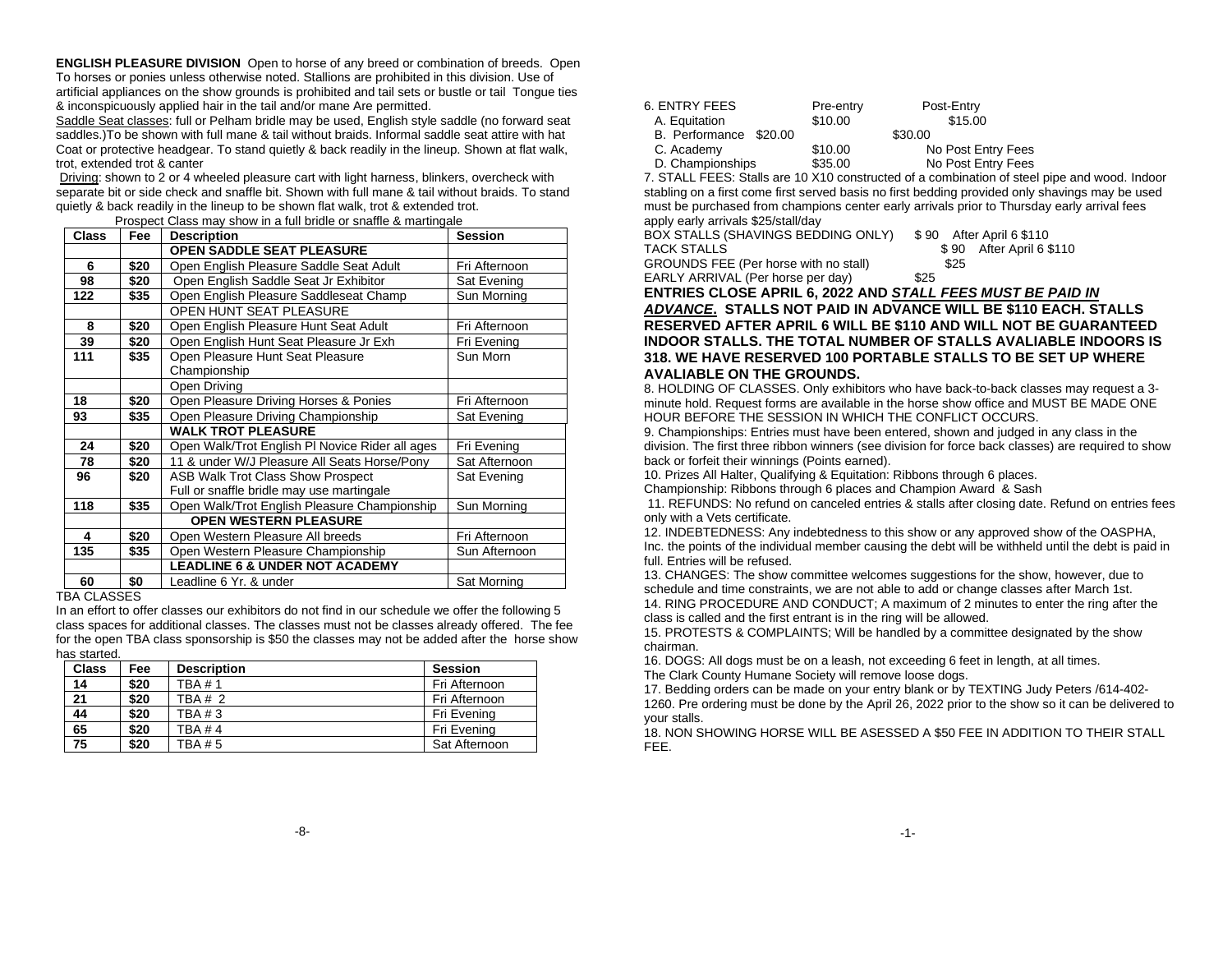#### **AMERICAN SADDLEBRED DIVISION**

Please remember that a professional may not show Saddlebred pleasure horses in any class except open in hand at a show in which they show in ASB Pleasure classes. Proof of ownership and Registration Required. Copies of Registration Papers Must Be sent with Entries. Concurrent classes will be shown together but awarded separately.

#### **ASB FIVE GAITED SECTION**

To be shown at a walk, trot, canter slow gait & rack both ways of the ring.

| <b>Class</b> | <b>Fee</b> | <b>Description</b>             | <b>Session</b> |
|--------------|------------|--------------------------------|----------------|
| 15           | \$20       | Jr/ Limit Horse                | Fri Afternoon  |
| 43           | \$20       | Open/Novice (Concurrent Class) | Fri Evening    |
| 99           | \$20       | Junior Exhibitor               | Sat Evening    |
| 113          | \$35       | Junior Exhibitor Championship  | Sun Morning    |
| 109          | \$20       | Amateur<br>S/G/M               | Sat Evening    |
| 155          | \$35       | Amateur/Championship           | Sun Evening    |
| 144          | \$35       | Open Grand Championship        | Sun Evening    |

#### **ASB/OPEN FINE HARNESS SECTION**

Shown at an animated walk and park trot and "show your horse ", except for the amateur class that will not be faster than a park trot. Open Horses May be Morgan/DHH/Friesian or any other breed

| <b>Class</b> | Fee  | <b>Description</b>   | <b>Session</b> |
|--------------|------|----------------------|----------------|
| 22           | \$20 | Open                 | Fri Evening    |
| 92           | \$20 | Amateur              | Sat Evening    |
| 129          | \$35 | Amateur Championship | Sun Morning    |
| 131          | \$35 | Championship         | Sun Afternoon  |

# **ASB THREE GAITED SECTION**

To be shown at an animated walk, park trot and canter both ways of the ring.

| <b>Class</b>                        | Fee  | <b>Description</b>                  | <b>Session</b> |  |
|-------------------------------------|------|-------------------------------------|----------------|--|
| 87                                  | \$20 | Junior/ Limit Horse                 | Sat Evening    |  |
| 35                                  | \$20 | Open/Novice (Concurrent)            | Fri Evening    |  |
| 146                                 | \$35 | Open Championship                   | Sun Evening    |  |
| 32                                  | \$20 | Adult Jr Exhib Amateur (Concurrent) | Sat Evening    |  |
| $\overline{133}$                    | \$35 | Amateur Jr Exhib Amateur            | Sun Afternoon  |  |
|                                     |      | (Concurrent)Championship            |                |  |
| $\lambda$ on DADIZ FULL MAALE 0 TAU |      |                                     |                |  |

#### **ASB PARK FULL MANE & TAIL**

Horses shown in Classes in the Park Horse Section are ineligible to show in the Saddlebred Performance Division at the same show except in the In Hand or Model Classes (exception: Equitation Horses) Horses may not cross enter between open and pleasure within this section.

| <b>Class</b> | <b>Fee</b> | <b>Description</b>                   | <b>Session</b> |
|--------------|------------|--------------------------------------|----------------|
|              | \$20       | FMT, Open/Junior/Limit               | Fri Afternoon  |
| 121          | \$35       | Open Champ FMT                       | Sun Morning    |
| 41           | \$20       | <b>FMT Jr Exhibitor</b>              | Fri Niaht      |
| 73           | \$20       | FMT Amateur,                         | Sat Afternoon  |
| 127          | \$35       | FMT, Jr Exh Amateur Champ Concurrent | Sun Afternoon  |

#### A**SB PLEASURE DRIVING SECTION**

| <b>Class</b> | Fee  | <b>Description</b>               | Session       |
|--------------|------|----------------------------------|---------------|
| 104          | \$20 | Show Pleasure Driving            | Sat Evening   |
| 132          | \$35 | Show Pl. Driving Championship    | Sun Afternoon |
|              |      | <b>COUNTRY PLEASURE</b>          |               |
| 86           | \$20 | Country Pl. Driving              | Sat Afternoon |
| 141          | \$35 | Country Pl. Driving Championship | Sun Afternoon |

# **MORGAN DIVISION**

#### **MORGAN ENGLISH PLEASURE SECTION**

| Class | Fee  | <b>Description</b> | <b>Session</b> |
|-------|------|--------------------|----------------|
| 11    | \$20 | Open               | Fri Afternoon  |
| 83    | \$20 | Amateur            | Sat Afternoon  |
| 149   | \$35 | Championship       | Sun Evening    |

#### **MORGAN WESTERN PLEASURE SECTION**

| Class | Fee: | <b>Description</b> | Session       |
|-------|------|--------------------|---------------|
| 64    | \$20 | วpen               | Sat Afternoon |
| 95    | \$20 | Amateur            | Sat Evening   |
| 154   | \$35 | Championship       | Sun Evening   |

#### MORGAN HUNTER PLEASURE SECTION

| <b>Class</b> | Fee  | <b>Description</b> | Session       |
|--------------|------|--------------------|---------------|
|              | \$20 | Open               | Fri Evening   |
| 80           | \$20 | Amateur            | Sat Afternoon |
| 106          | \$20 | Ladies             | Sat Evening   |
| 114          | \$35 | Championship       | Sun Morning   |

#### **AMHA MEDAL CLASSES**

| <b>Class</b> | Fee  | <b>Description</b>           | Session       |
|--------------|------|------------------------------|---------------|
| 31           | \$10 | <b>AMHA Saddleseat Medal</b> | Fri Evening   |
| 90           | \$10 | <b>AMHA Hunt Seat Medal</b>  | Sat Afternoon |

#### **ROADSTER HORSE DIVISION**

To be shown at a jog trot, road gait and at speed. All junior drivers must wear protective headgear. May be any breed of horse

| <b>Class</b> | Fee  | <b>Description</b>               | <b>Session</b> |
|--------------|------|----------------------------------|----------------|
| 17.          | \$20 | Open Under Saddle                | Fri Afternoon  |
| 97           | \$35 | <b>Championship Under Saddle</b> | Sat Evening    |
|              |      | <b>ROADSTER HORSE TO BIKE</b>    |                |
| 36           | \$20 | Open To Bike                     | Fri Afternoon  |
| 152          | \$35 | Open To Bike Championship        | Sun Afternoon  |

-7-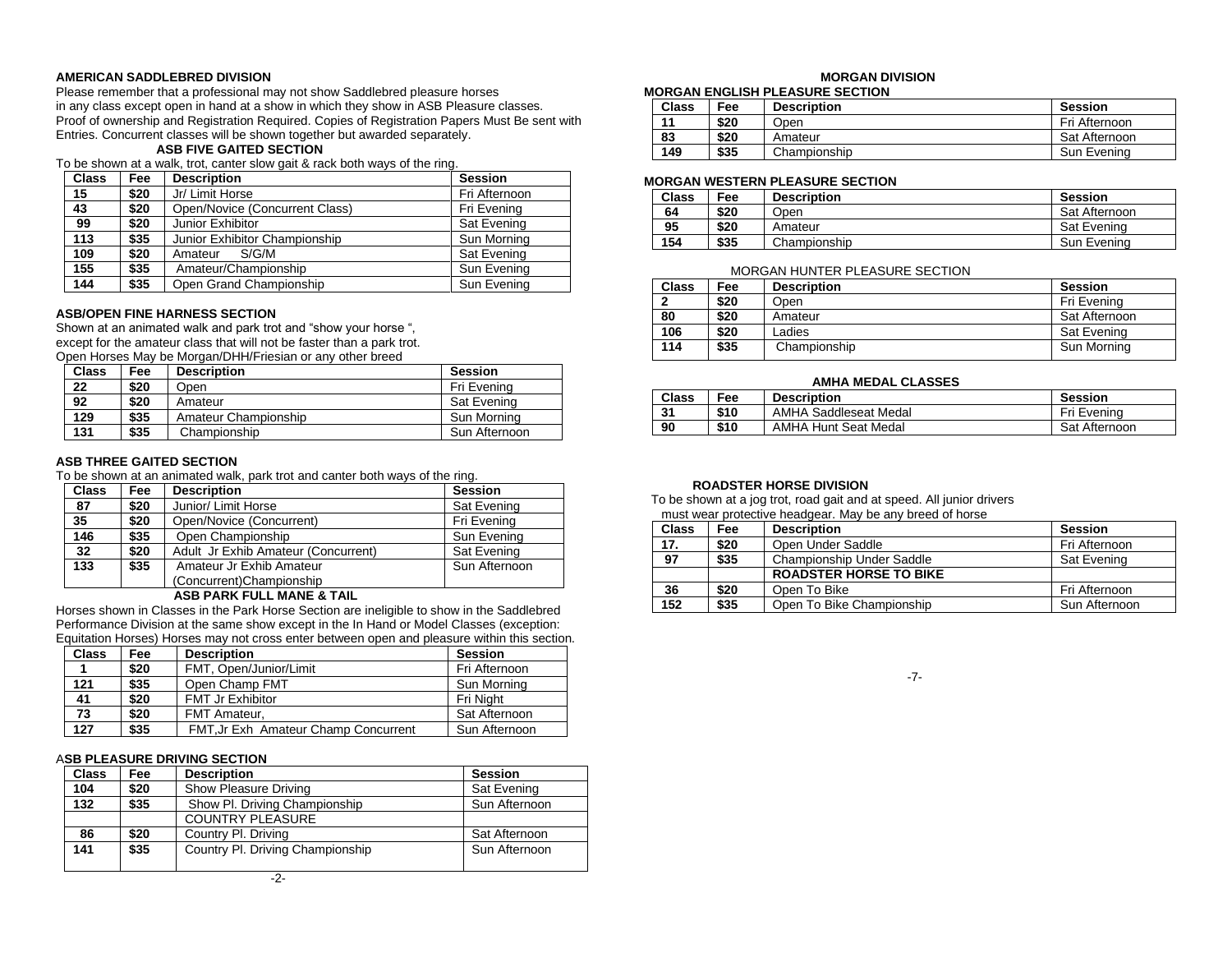#### **ACADEMY DIVISION**

 Open to riders who are enrolled in a riding lesson program. Riders are to wear long sleeved shirt, tie, dark pants or jodhpurs & boots with heels. Helmets may be worn and are encouraged. Horses used in these classes must be school horse but may be shown

in other classes at this horse show for which they qualify. Once a rider has shown in a class where they are required to show at a canter, they may not go back to walk & trot classes. For safety drivers may have an assistant for safety and it is encouraged. There will be no penalty for an assistant.

#### A**LL CLASSES ARE SATURDAY MORNING AT 9:00 AM.**

| <b>Class</b> | Fee  | Description                                |
|--------------|------|--------------------------------------------|
| 45           | \$10 | Academy Horsemanship Adult W/T/C           |
| 46           | \$10 | Academy Showmanship Adult W/T/C            |
| 47           | \$10 | Academy Horsemanship 17 Yrs. & Under W/T/C |
| 48           | \$10 | Academy Showmanship 17 Yrs. & Under W/T/C  |
| 49           | \$10 | Academy Horsemanship Adult W/T             |
| 50           | \$10 | Academy Pleasure Adult W/T14               |
| 51           | \$10 | Academy Showmanship 14-17 Yrs. W/T         |
| 52           | \$10 | Academy Pleasure -17 Yrs. W/T              |
| 53           | \$10 | Academy Showmanship 11 - 13 Yrs. W/T       |
| 54           | \$10 | Academy Pleasure 11-13 & Years W/T         |
| 55           | \$10 | Academy Showmanship 9 & 10 Yrs. W/T        |
| 56           | \$10 | Academy Pleasure 9 & 10 Under W/T          |
| 57           | \$10 | Academy Showmanship 8 & under              |
| 58           | \$10 | Academy Pleasure 8 & Under W/T             |
| 59           | \$10 | Academy Leadline Horsemanship 8 & under    |

 Meeting Friday with Academy Instructors to determine splits and accuracy of entries.

## **PARADE HORSE SECTION DIVISION**

| <b>Class</b> | Fee  | <b>Description</b>                              | Session       |
|--------------|------|-------------------------------------------------|---------------|
| 91           | \$20 | Open Parade Horse                               | Sat Evening   |
| 130          | \$35 | Parade Horse Championship                       | Sun Afternoon |
| 42           | \$20 | Saddle Type Horse Western Eq                    | Fri Evening   |
| 112          | \$35 | Saddle Type Horse Western Equipment<br>Champion | Sun Noon      |

 **2021 HIGHPOINT AWARD RECOGNITION AND DERBY PARTY 30 MINUTES AFTER THE LAST CLASS SATURDAY AFTERNOON JOIN US IN CELEBRATING THOSE WHO DID WELL IN 2021**

#### **ASB PARK PLEASURE SECTION**

| <b>Class</b> | Fee  | <b>Description</b>                    | <b>Session</b> |
|--------------|------|---------------------------------------|----------------|
|              | \$20 | Open Driving                          | Fri Afternoon  |
| 138          | \$35 | Driving Champ                         | Sun Afternoon  |
| 70           | \$20 | Park Pleasure, Open Jr/Limit          | Sat Afternoon  |
| 148          | \$35 | Park Pleasure, Open Jr/Limit Champion | Sun Afternoon  |
| 105          | 420  | Park Pleasure Amateur                 | Sat Evening    |
| 153          | \$35 | Park Pleasure Amateur Championship    | Sun Afternoon  |

#### **ASB THREE GAITED ENGLISH SHOW PLEASURE SECTION**

| <b>Class</b> | Fee  | <b>Description</b>                           | <b>Session</b> |
|--------------|------|----------------------------------------------|----------------|
| 67           | \$20 | Amateur-Owner-Trainer                        | Sat Morning    |
|              |      | <b>NOVICE HORSE/RIDER</b>                    |                |
| 102          | \$20 | Novice Rider                                 | Sat Evening    |
| 124          | \$35 | Novice Rider Champ must show Class 102       | Sun Afternoon  |
| 5            | \$25 | Novice Horse                                 | Fri Afternoon  |
| 134          | \$35 | Novice Horse Champ Must Show Class 5         | Sun Morning    |
|              |      | <b>JUNIOR EXHIBITOR</b>                      |                |
| 74           | \$20 | Junior Exhibitor 17 & under                  | Sat Afternoon  |
| 143          | \$35 | Jr Ex-Champ must show in class 74            | Sun Afternoon  |
|              |      | <b>ADULT AMATEUR</b>                         |                |
| 37           | \$20 | Adult Amateur 18-49 Years                    | Fri Evening    |
| 79           | \$20 | Adult Masters 50 & Over                      |                |
| 147          | \$35 | Adult Champ must have shown in class 37 & 79 | Sun Afternoon  |

#### **ASB FIVE GAITED ENGLISH PLEASURE SECTION**

| <b>Class</b> | Fee  | <b>Description</b>                     | Session       |
|--------------|------|----------------------------------------|---------------|
| 28           | \$20 | 5 Gaited Show Pleasure                 | Fri Evening   |
| 140          | \$35 | 5 Gaited Show Championship             | Sun Afternoon |
| 68           | \$20 | 5 Gaited Country Pleasure              | Sat Afternoon |
| 119          | \$35 | 5 Gaited Country Pleasure Championship | Sun Morning   |

#### **ASB THREE GAITED ENGLISH COUNTRY PLEASURE SECTION**

| <b>Class</b> | Fee  | <b>Description</b>                                                                   | <b>Session</b> |
|--------------|------|--------------------------------------------------------------------------------------|----------------|
| 20           | \$20 | Amt-Owner-Trainer                                                                    | Fri Afternoon  |
|              |      | <b>NOVICE HORSE/RIDER</b>                                                            |                |
| 30           | \$20 | Novice Horse                                                                         | Fri Evening    |
| 77           | \$20 | Novice Rider                                                                         | Sat Afternoon  |
| 150          | \$35 | Novice Rider Championship Must show in class<br>77 to qualify for this championship. | Sun Evening    |
|              |      | <b>JUNIOR EXHIBITOR</b>                                                              |                |
| 84           | \$20 | Junior Exhibitor 17 & Under                                                          | Sat Afternoon  |
| 120          | \$35 | Junior Exhibitor Championship Must show in<br>class 84 to qualify.                   | Sun Morning    |
|              |      | <b>ADULT AMATEUR</b>                                                                 |                |
| 26           | \$20 | Adult Masters 50 & Over                                                              | Fri Evening    |
| 98           | \$20 | Adult Amateur 18-49 Years                                                            | Sat Evening    |
| 145          | \$35 | Adult Championship must show in class 26 & 98                                        | Sun Afternoon  |